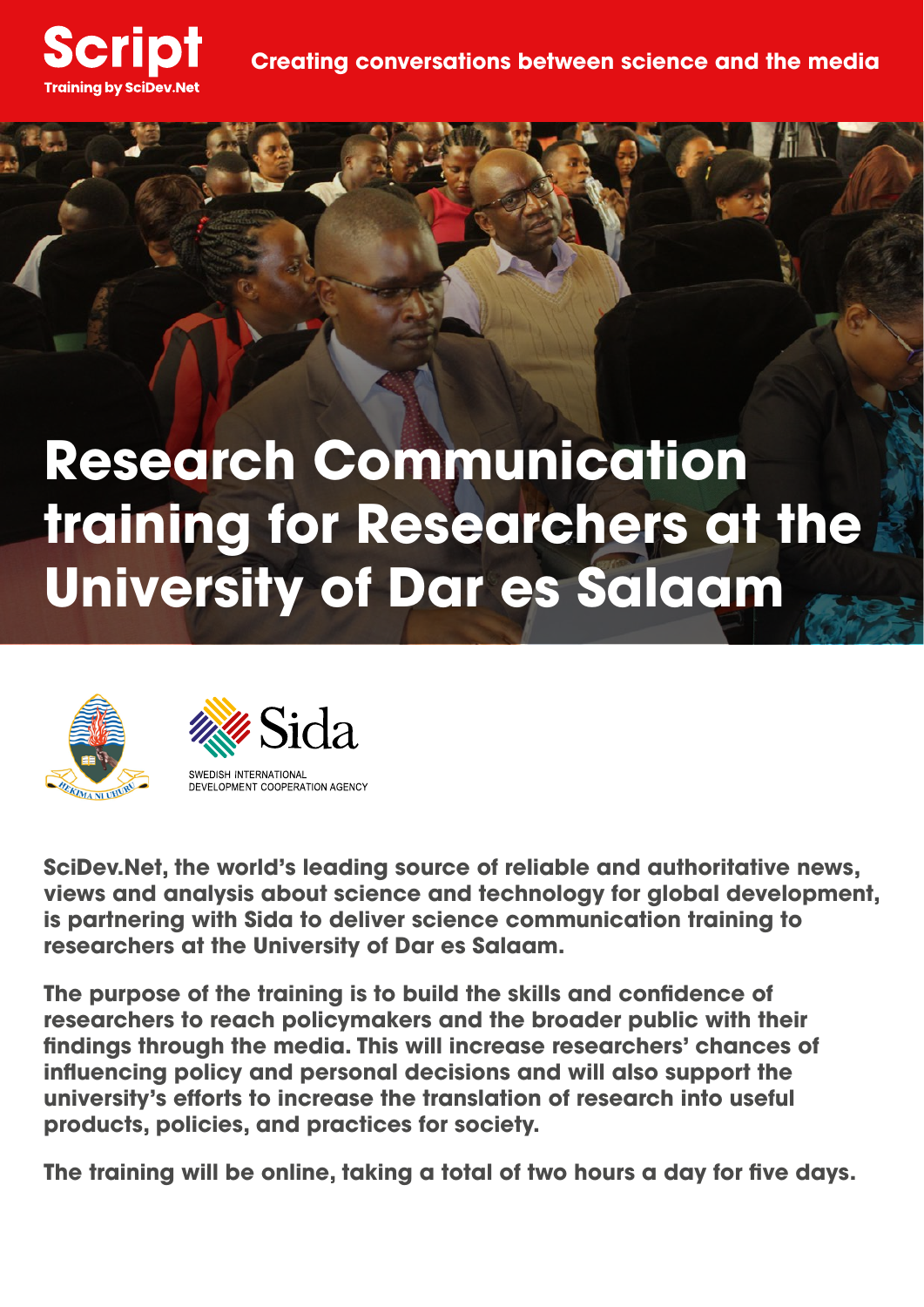## **Target group**

- Researchers (both natural and social sciences)
- **PhD** students
- A limited number of research coordinators and administrative staff in the office of DVC-research, who work with researchers to communicate their findings.
- Target number: 100 participants

# **Training topics**

The training will cover the following topics, which were selected in consultation between SciDev.Net and the University of Dar es Salaam.

| <b>Topic</b>                                                                        | Learning objective(s): Upon successful completion<br>of this module, the participant will be able to:                                                                                                                                                                                                      |
|-------------------------------------------------------------------------------------|------------------------------------------------------------------------------------------------------------------------------------------------------------------------------------------------------------------------------------------------------------------------------------------------------------|
| 1. Practical ways to simplify research findings without<br>compromising the meaning | Narrow down a research concept to information that<br>non-specialists can understand.<br>Translate research findings into information that<br>٠<br>non-specialists can understand.<br>Present numbers and statistics in a way that that<br>٠<br>non-specialists can understand.                            |
| 2. Making research findings interesting to the media,<br>policymakers and public    | Apply various techniques to make research findings<br>■<br>relatable and interesting to journalists, policymakers and<br>public.                                                                                                                                                                           |
| 3. Using social media to communicate research                                       | Identify the features of good practice when using social<br>п<br>media to communicate research: style, timing, platform<br>choice and more.<br>Develop a simple social media strategy based on these<br>п<br>features to engage a wider audience.<br>Compose compelling social media messages.<br>п        |
| 4. Communicating research findings to specific audiences                            | Create meaningful audience segments.<br>Tailor information on research findings to each audience.<br>٠<br>Determine where, when, and how often to communicate<br>п<br>their research findings to the public and policymakers.<br>Structure a media plan for disseminating their research<br>п<br>findings. |
| 5. Structuring a media article about your research                                  | Recognise the differences between journal articles and<br>п<br>media articles.<br>Structure their writing in a way that is suitable for the<br>п<br>media.<br>Identify media outlets where their article might be<br>published.                                                                            |